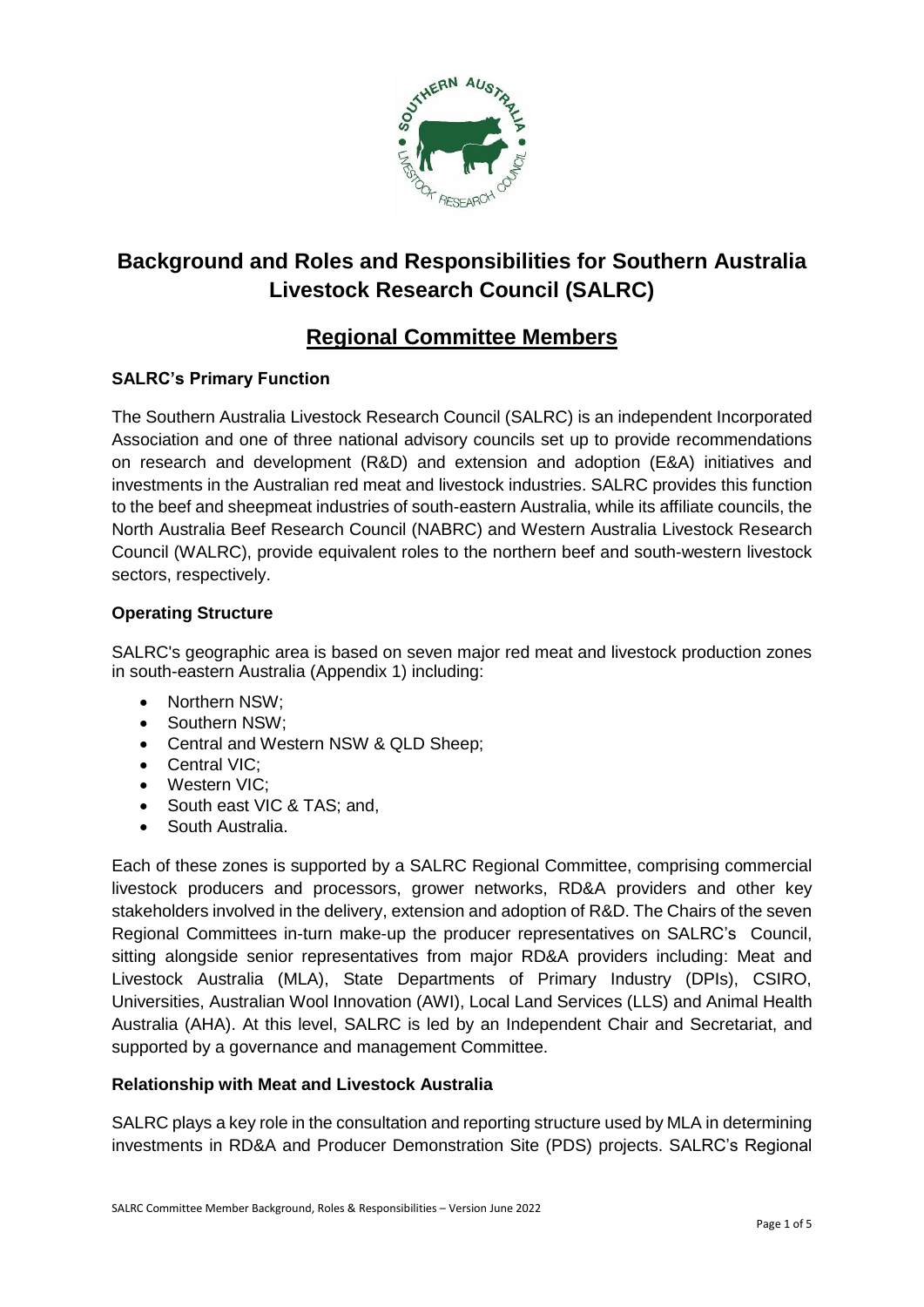Chairs collectively form the Southern Producer Panel, which provides commercially-relevant context, direction and feedback on RD&A priorities and RD&A proposals seeking MLA funding.

In addition, the Independent Chairs – and two senior producer representatives – from SALRC, NABRC and WALRC are members of MLA's Red Meat Panel. This panel assesses regional RD&A issues in the context of national red meat and livestock industry RD&A priorities, as directed through the Meat Industry Strategic Plan (MISP) and its beef and sheepmeat subsidiary plans (BISP and SISP).

#### **Regional Committee Members – Roles and Responsibilities**

Seven regional committees provide grassroots input to SALRC. Membership of each regional committee comprises the regional producer chair and up to six producers of grass-fed beef and/or sheepmeat from a range of agro-climatic zones. SALRC provides these producers a clear avenue for input into setting relevant RD&A priorities, a platform for "testing" new concepts, and a central point to co-ordinate regular, two-way MLA communication activities such as RD&A updates.

Regional committees:

- Meet at least twice per year (up to two days per meeting and/or via tele/videoconference). Members are expected to review information prior to regional committee meetings.
- Identify the needs of red meat and livestock producers that may be addressed by RD&A.
- Prioritise the relative importance of regional RD&A needs and potential beneficiaries and benefits.
- Provide a consultative function to SALRC (regional) investors to review and provide feedback on RD&A concepts.
- Assess and advise on the RD&A resources required in the region.
- Report relevant regional trends and priorities to SALRC.
- Champion and support selected MLA and other investor communication activities and where appropriate promote MLA RD&A programs.

At the discretion of each committee, and in consultation with SALSEC, representatives from SALRC's Investors members (MLA, State Departments, CSIRO, AWI, AHA and Uni's) join the committee as stakeholder representatives.

#### **Regional Committee Members - Accountabilities**

Regional committee members are accountable to their respective Regional Chairs and should be responsive to requests from the SALRC Secretariat (SALSEC).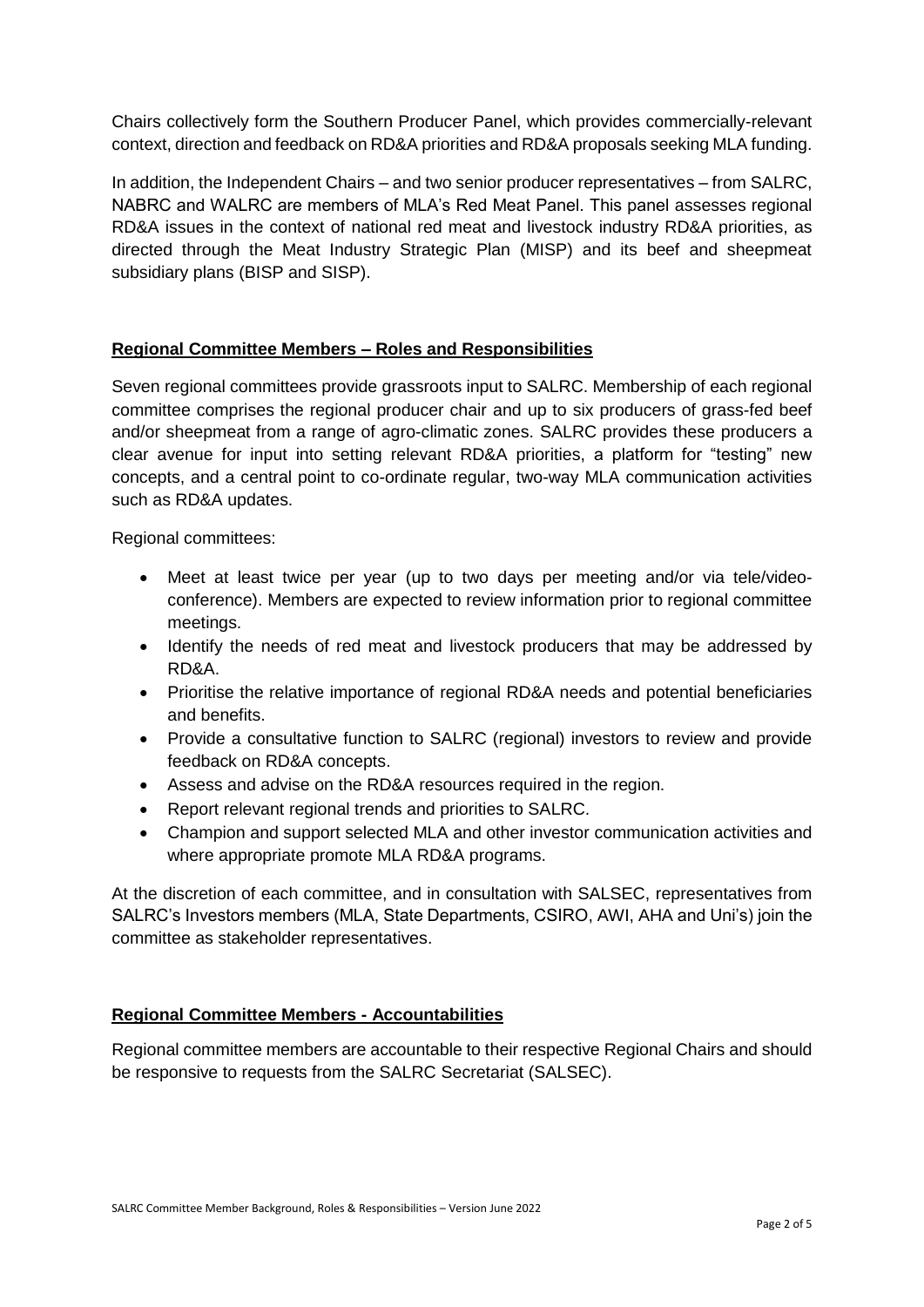### **KEY SELECTION CRITERIA**

#### **Regional Committee Members - Knowledge & Experience:**

Regional committee members will be appointed for terms of up to three years and are eligible to serve two terms. Regional Committee Producer Members must:

- Have a commercial interest in grass-fed beef or sheepmeat production, and be actively engaged with regional and/or local sheepmeat and/or grass-fed beef industry networks and organisations focused on RD&A;
- Demonstrate a good understanding of red meat and livestock industry structures, the role of SALRC, its investors, and sheepmeat and beef production issues in their area;
- Have experience or an interest in communicating program and project outcomes to regional and local groups;
- Be willing to operate as an advocate of agricultural RD&A, and for continuous improvement in the red meat and livestock industries;
- Be capable of building an effective and collegiate approach to addressing a broad range of stakeholders and stakeholder issues; and,
- Demonstrate an ability to work collaboratively as part of a regional team.

The time commitment will be up to four days per year. Sitting fees will be paid and approved expenses reimbursed.

#### **EXPRESSION OF INTEREST**

Candidates wishing to submit an expression of interest should clearly nominate their region of interest and address the criteria outlined above (Regional Committee Members - Knowledge & Experience section).

For more information, contact the SALRC Executive Officer Mike Stephens at [info@salrc.com.au](mailto:info@salrc.com.au) or 03 5341 6100.

Please return EOIs to Mike Stephens at [info@salrc.com.au.](mailto:info@salrc.com.au)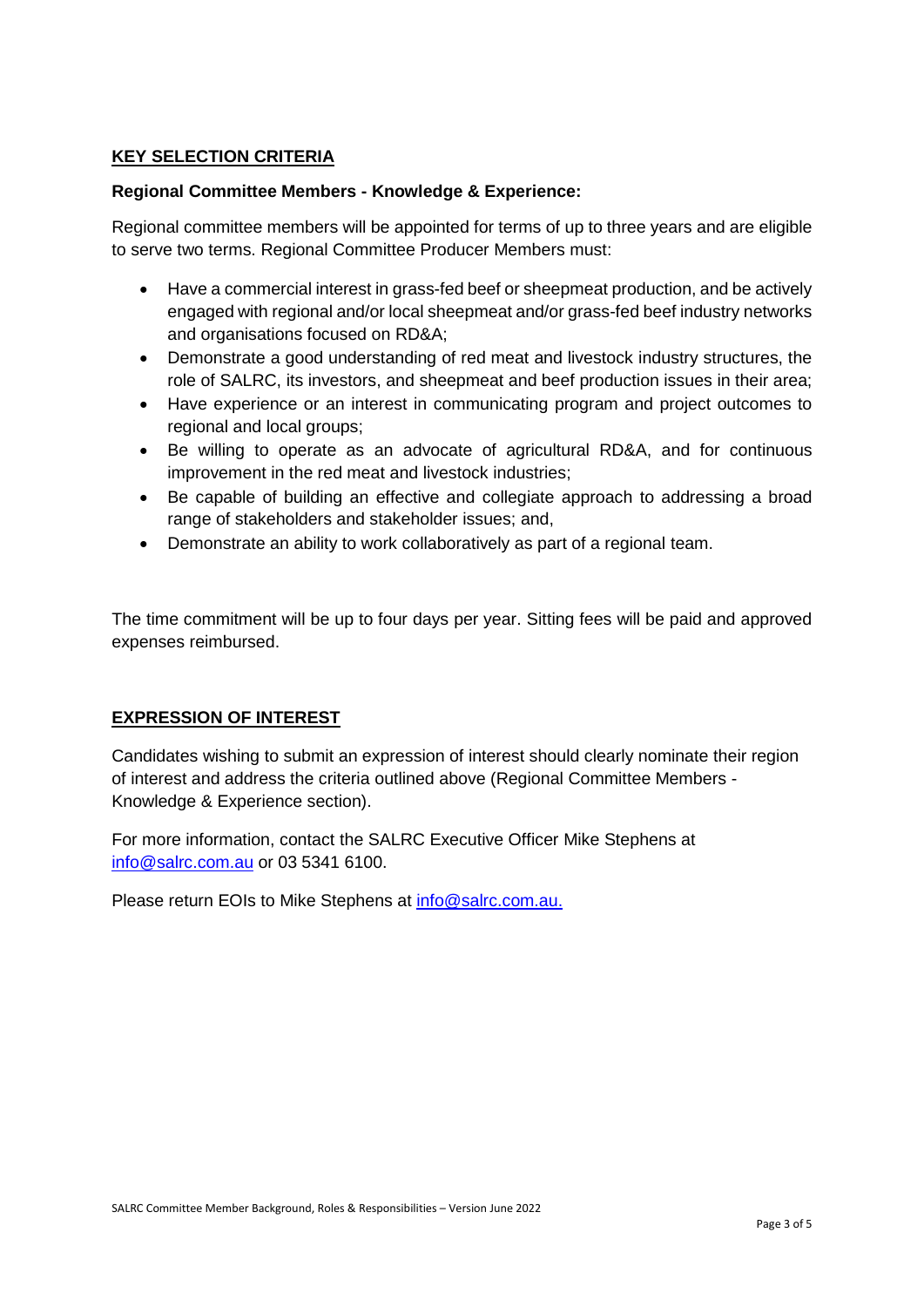#### **Appendix 1: SALRC regions**